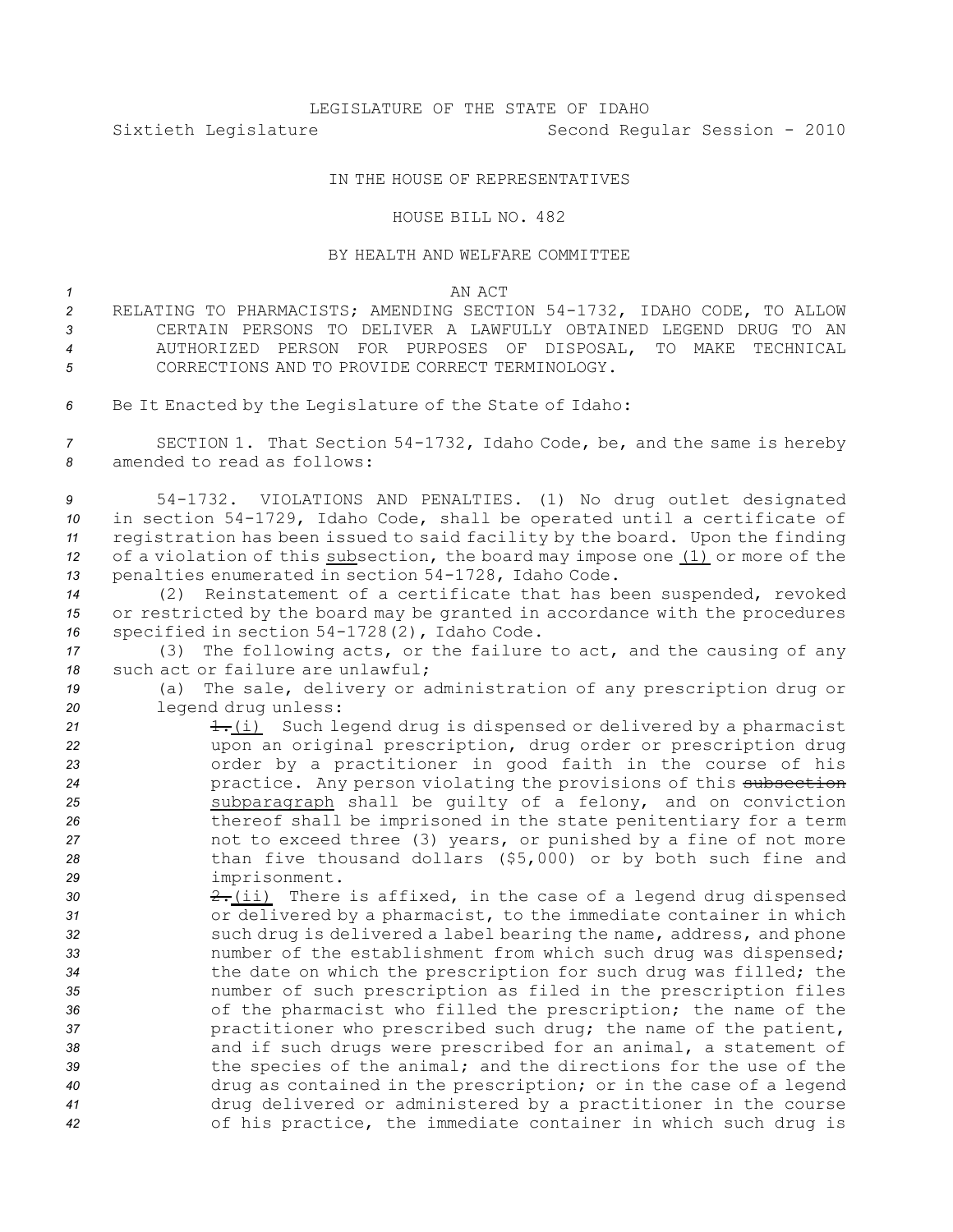delivered bears <sup>a</sup> label on which appears the directions for use 2 of such drug; the name and address of such practitioner; the name of the patient; and if such drug is prescribed for an animal, <sup>a</sup> statement of the species of the animal. Any person violating 5 this subsection subparagraph shall be guilty of a misdemeanor and upon conviction thereof shall be fined not more than five hundred dollars (\$500). Nothing in this subparagraph prohibits <sup>a</sup> practitioner from delivering professional samples of legend drugs in their original containers in the course of his practice when oral directions for use are given at the time of such delivery.

 (b) The refilling of any prescription or drug order for <sup>a</sup> legend drug except as designated on the prescription or drug order, or by the authorization of the practitioner. Any person guilty of violating this **section** paragraph shall be guilty of a misdemeanor and upon conviction thereof shall be incarcerated in the county jail for <sup>a</sup> term not to exceed one (1) year, or punished by <sup>a</sup> fine of not more than one thousand dollars (\$1,000) or by both such fine and incarceration.

 (c) The possession or use of <sup>a</sup> legend drug or <sup>a</sup> precursor by any person unless such person obtains such drug on the prescription or drug 20 order of a practitioner. Any person guilty of violating this section paragraph shall be guilty of <sup>a</sup> misdemeanor and upon conviction thereof shall be incarcerated in the county jail for <sup>a</sup> term not to exceed one (1) year, or punished by <sup>a</sup> fine of not more than one thousand dollars (\$1,000) or by both such fine and incarceration.

 (d) The failure to keep records as required by the board. Any person guilty of violating this section paragraph shall be guilty of <sup>a</sup> misdemeanor and upon conviction thereof shall be incarcerated in the county jail for <sup>a</sup> term not to exceed one (1) year, or punished by <sup>a</sup> fine of not more than one thousand dollars (\$1,000) or by both such fine and incarceration.

 (e) The refusal to make available and to accord full opportunity to check any record, as required by the board. Any person guilty of violating this section paragraph shall be guilty of <sup>a</sup> misdemeanor and upon conviction thereof shall be incarcerated in the county jail for <sup>a</sup> term not to exceed one (1) year, or punished by <sup>a</sup> fine of not more than one thousand dollars (\$1,000) or by both such fine and incarceration.

*37* (f) It is unlawful to:

38 1.(i) Obtain or attempt to obtain a legend drug or procure or attempt to procure the administration of <sup>a</sup> legend drug by fraud, deceit, misrepresentation or subterfuge; by the forgery or alteration of <sup>a</sup> prescription, drug order, or of any written order; by the concealment of <sup>a</sup> material fact; or by the use of <sup>a</sup> false name or the giving of <sup>a</sup> false address.

- *<sup>44</sup>* 2.(ii) Communicate information to <sup>a</sup> physician in an effort *<sup>45</sup>* unlawfully to procure <sup>a</sup> legend drug, or unlawfully to procure the *<sup>46</sup>* administration of any such drug. Any such communication shall not *<sup>47</sup>* be deemed <sup>a</sup> privileged communication.
- 48 3.(iii) Intentionally make a false statement in any prescription, *<sup>49</sup>* drug order, order, report or record required by this chapter.